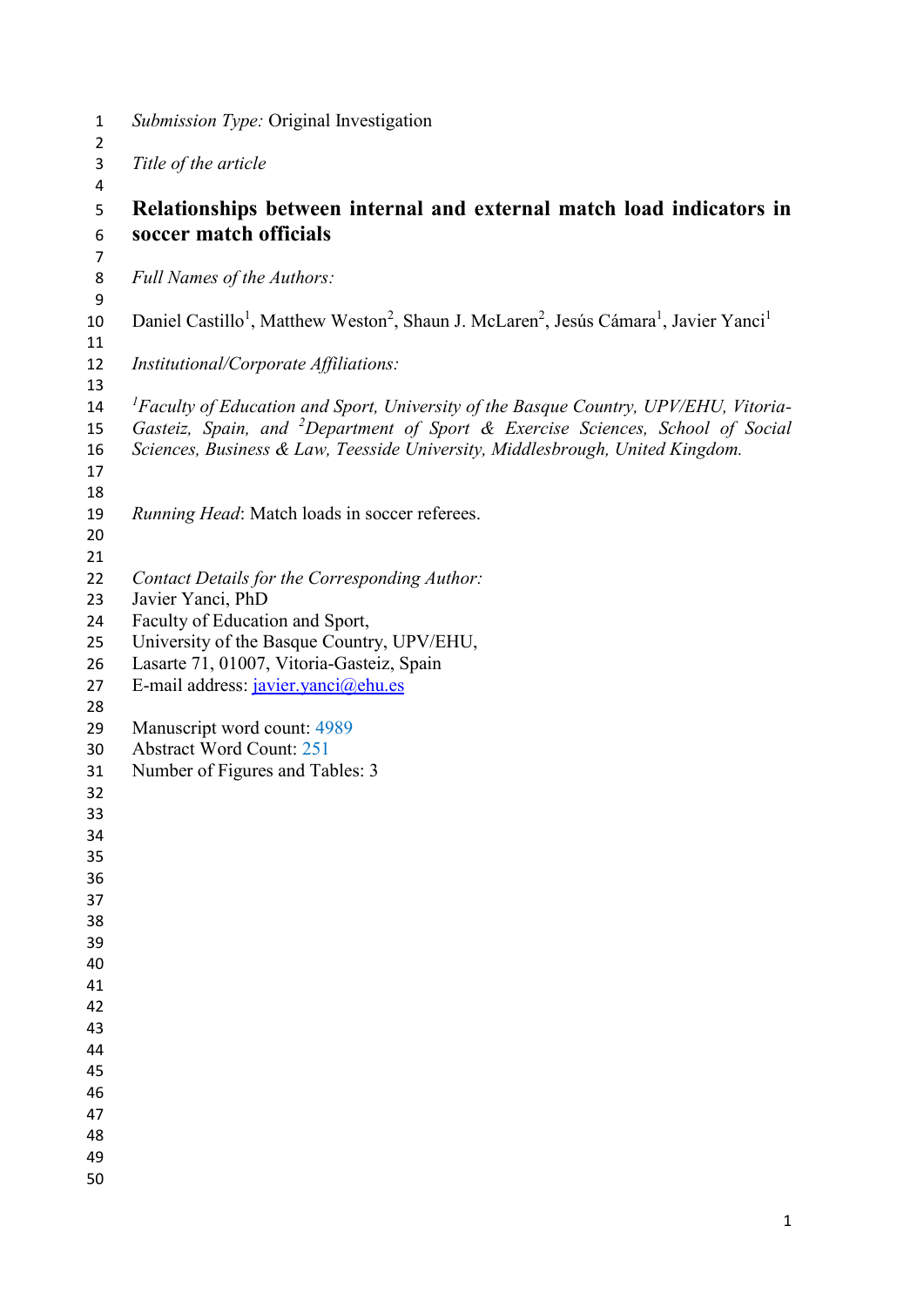#### **Abstract**

 The aims of this study were to describe the internal and external match load (ML) of refereeing activity during official matches and also to investigate the relationship among the methods of ML quantification across a competitive soccer season. A further aim was to examine the usefulness of differential perceived exertion (dRPE) as a tool for monitoring internal ML in soccer referees. Twenty field referees (FR) and 43 assistant referees (AR) participated in this study. Data were collected from 30 competitive 59 matches (FR = 20 observations,  $AR = 43$  observations) and included measures of internal (Edwards' heart rate derived training impulse [TRIMPEDW]), external (total distance covered [TD], distance covered at high speeds [HSR] and player load [PL]) ML, differentiated ratings of perceived respiratory [sRPEres ML] and leg muscle [sRPEmus ML] exertion). Internal and external ML were all greater for FR when compared to AR (-19.7 to -72.5); with differences ranging from very likely very large to most likely extremely large. The relationships between internal ML and external ML 66 indicators were, in most cases, unclear for FR  $(r < .35)$  and small to moderate for AR  $(r$  $67 \leq 0.40$ . We found substantial differences between RPE<sub>res</sub> and RPE<sub>mus</sub> scores in both FR 68 (.6 AU;  $\pm 90\%$  confidence limits .4 AU) and AR (.4;  $\pm$  3 AU). These data demonstrate the multifaceted demands of soccer refereeing and thereby highlight the importance of monitoring both internal and external ML. Moreover, dRPE represent distinct dimensions of effort and may be useful in monitoring soccer referees ML during official matches. **Key words:** perceived exertion, heart rate, training load, referee, GPS.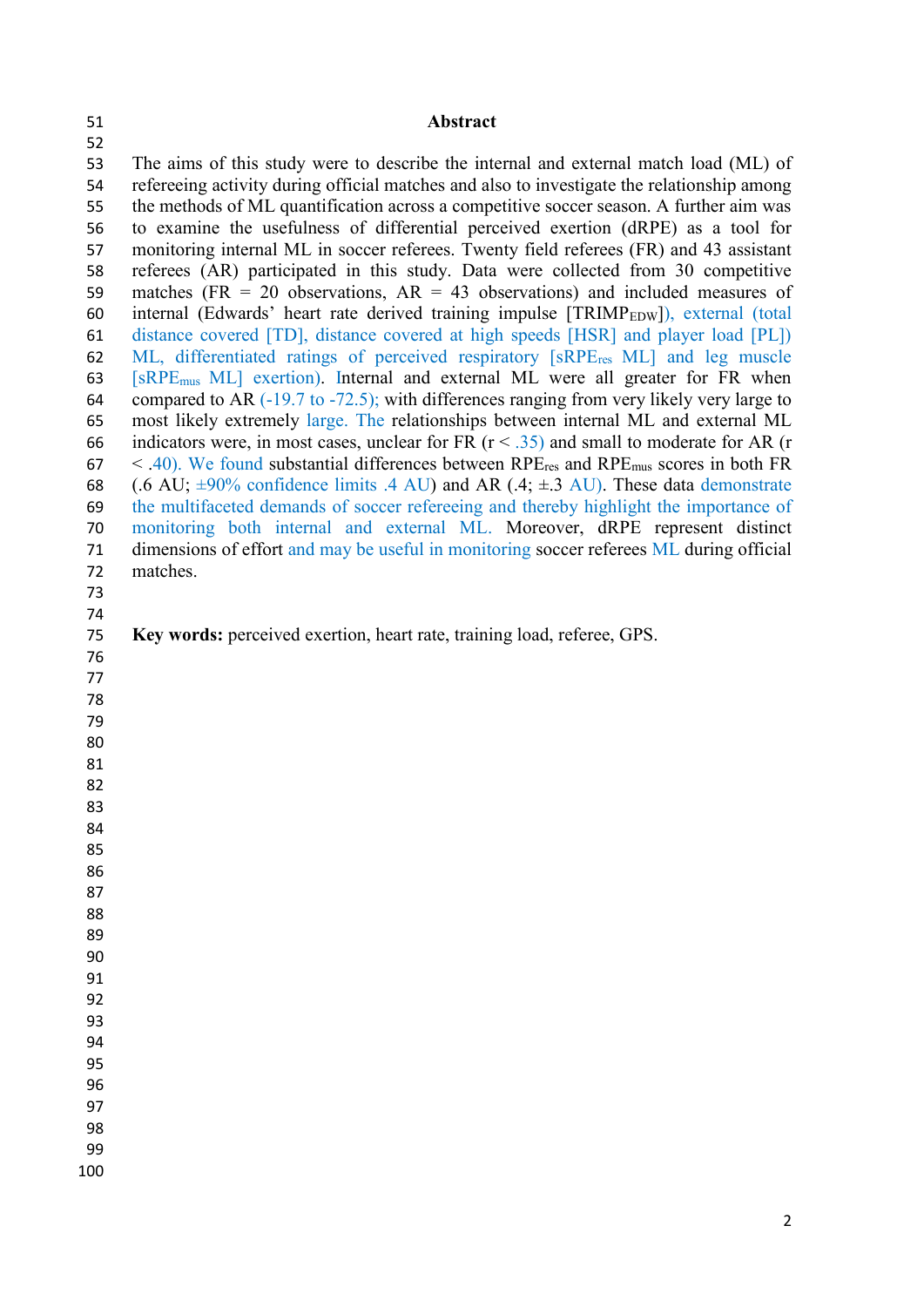## **Introduction**

 Quantifying the physical and physiological loads imposed by specific training drills and competition is important to understand the dose-response nature of the training process, 105 with regards to optimizing the performance of athletes  $1,2$ . An accurate and detailed understanding of competition demands can provide sport scientists and practitioners 107 with an objective framework to prescribe the optimum training dose  $3,4$ . Training loads (TL) and match loads (ML) may be expressed in terms of both external (physical demands, such as total distance covered, distance at certain velocities, accelerations, 110 etc.)  $5-8$  and internal (physiological demands, such as heart rate [HR] and ratings of 111 perceived exertion  $[RPE]$ <sup>9-12</sup> components. Indeed, these ML indicators have been extensively analyzed using in both soccer players  $9,10,13,14$  and in match officials  $12,15,16$ .

114 As a result of recent developments in microsensor technology, some authors  $17-19$  have suggested that player load (PL) - a vector magnitude representing the sum of accelerations recorded in the three principal axes of movement - could be a more suitable measure of external ML than locomotive demands alone, which neglect both energetically taxing changes in speed and the three-dimensional nature of movement and impacts typical to soccer players and officials . Likewise, while RPE represent a 120 practical and valid measure of internal  $load$ <sup>1,20</sup>, differential RPE (i.e. central 121 ['respiratory': sRPE<sub>res</sub>] and peripheral ['muscular': sRPE<sub>mus</sub>] exertion) have gained recent attention within the team sport literature as measures which may improve the accuracy and sensitivity of internal load measurement by discriminating global **perceived exertion into its specific physiological mediators**  $9,21-23$  Furthermore, these subjective measures may be useful to sport scientists as they are inexpensive, accessible 126 at all levels and are not prohibited by the rules of competition  $<sup>1</sup>$ . While dRPE and PL</sup> have the potential to enhance the monitoring of internal and external loads during intermittent, stochastic activities such as team sport competition, there is no literature available to date which quantifies these measures in soccer referees during official 130 matches  $24,25$ . This information could provide unique and novel insights into the specific physical and physiological demands of match officials during competitive fixtures.

 Knowledge of the relationships between internal and external ML permits for a better 134 understanding of the dose-response nature of training and competition . Weston et al.  $12$ 135 observed a moderate association between HR and RPE in field referees (FR,  $r = .49$ ), 136 while Costa et al. observed small to moderate correlations between total distance covered and internal load measures (Edwards' HR-derived training impulse 138 [TRIMP<sub>EDW</sub>],  $r = .22$  and session-RPE [sRPE] TL,  $r = .38$ ]. Despite this, only a few studies  $27,28$  have examined the internal-external ML relationships in assistant referees (AR). Given the recent development and use of novel measures of internal (i.e. sRPEres and sRPEmus) and external (i.e. PL) ML, the relationships between these variables and also traditional ML measures are of interest  $9,19$ . While an examination of such may further advocate the criterion-related validity of dRPE and PL as useful monitoring tools in team sport players and match officials, this information is also likely to be useful to those responsible for the programming, monitoring and evaluation of TL in 146 team sport match officials.

 Therefore, the main purposes of this study were to describe internal and external match load of refereeing activity during official matches and to also investigate the relationship among the methods of match load quantification across a competitive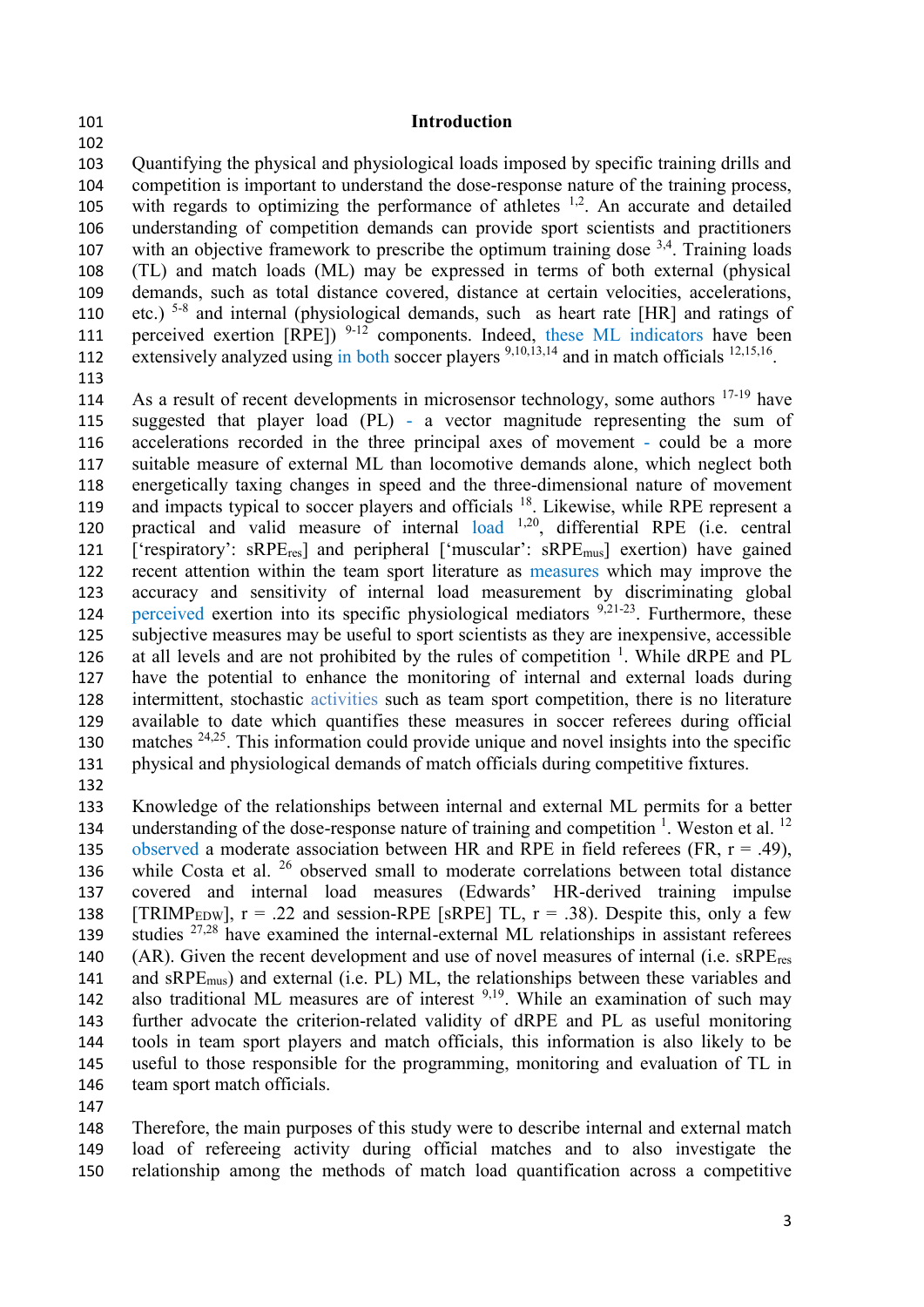soccer season on match officials. A further aim was to examine the usefulness of dRPE as a tool for monitoring internal match loads in soccer referees.

## **Methods**

## **Participants**

 Sixty-three soccer match officials who officiated in thirty soccer matches of the Spanish National Third Division across the 2014–15 competitive soccer season participated in this study. Match officials had at least ten years of officiating experience, with a minimum of six years at this particular level of competition. Of the 63 match officials, 162 20 were FR (age:  $27.70 \pm 6.20$  yr, stature:  $177.63 \pm 6.74$  cm, body mass:  $74.07 \pm 8.54$ 163 kg, BMI:  $23.46 \pm 2.18$  kg·m<sup>-2</sup>) and 43 were AR (age:  $30.68 \pm 9.60$  yr; stature:  $176.15 \pm 1.6$ 164 5.62 cm; body mass:  $75.05 \pm 7.81$  kg; BMI:  $24.21 \pm 2.51$  kg·m<sup>-2</sup>). All match officials trained at least three times a week and were involved in refereeing on average three times per month. This investigation was performed in accordance to the Declaration of Helsinki and was approved by the Ethics Committee of the University of the Basque Country (UPV/EHU).

- 
- **Design**
- 

 We used an observational design to examine the relationships between internal and external match load indicators in match officials. Data were collected from 30 174 competitive matches  $(FR = 20$  observations,  $AR = 43$  observations) and included 175 measures of internal (TRIMP<sub>EDW, S</sub>RPE<sub>res</sub> ML, sRPE<sub>mus</sub> ML) and external (total distance covered [TD], distance covered at high speeds [HSR] and PL) ML. Prior to the start of each match, the match officials performed a standardized 15 minutes warm-up including running, progressive sprints and stretching. However, this data was not included in the overall analysis.

## **Internal Loads**

183 To quantify TRIMP<sub>EDW</sub>, match officials' HR was recorded continuously during the 184 matches (Polar Team System<sup>™</sup>, Kempele, Finland) at 5 s intervals. HR during the 15 min half-time period was excluded from the analysis. Intensities of effort were subsequently calculated and expressed as percentages of each match official known 187 maximal heart rate (HR<sub>max</sub>) obtained during the match <sup>26</sup>. The total time (min) spent in 5 arbitrary intensity zones was summated and multiplied by a specific weighing factor. These were: 1 for 50–60% HRmax, 2 for 60–70% HRmax, 3 for 70–80% HRmax, 4 for 80– 90% HRmax and 5 for 90–100% HRmax. The sum all 5 intensity zones represented 191 TRIMP<sub>EDW</sub><sup>29</sup>.

 Using the CR10 scale, match officials provided differentiated ratings for their perceived 194 respiratory (i.e. breathlessness;  $sRPE_{res}$ ) and leg muscle  $(sRPE_{mus})$  exertion  $4$ . To calculate the RPE-derived ML, each score was multiplied by the match duration (min) 196 as per Foster et al. . Match officials were fully habituated with the RPE procedures and scaling methods prior to this investigation.

- 
- **External Loads**
-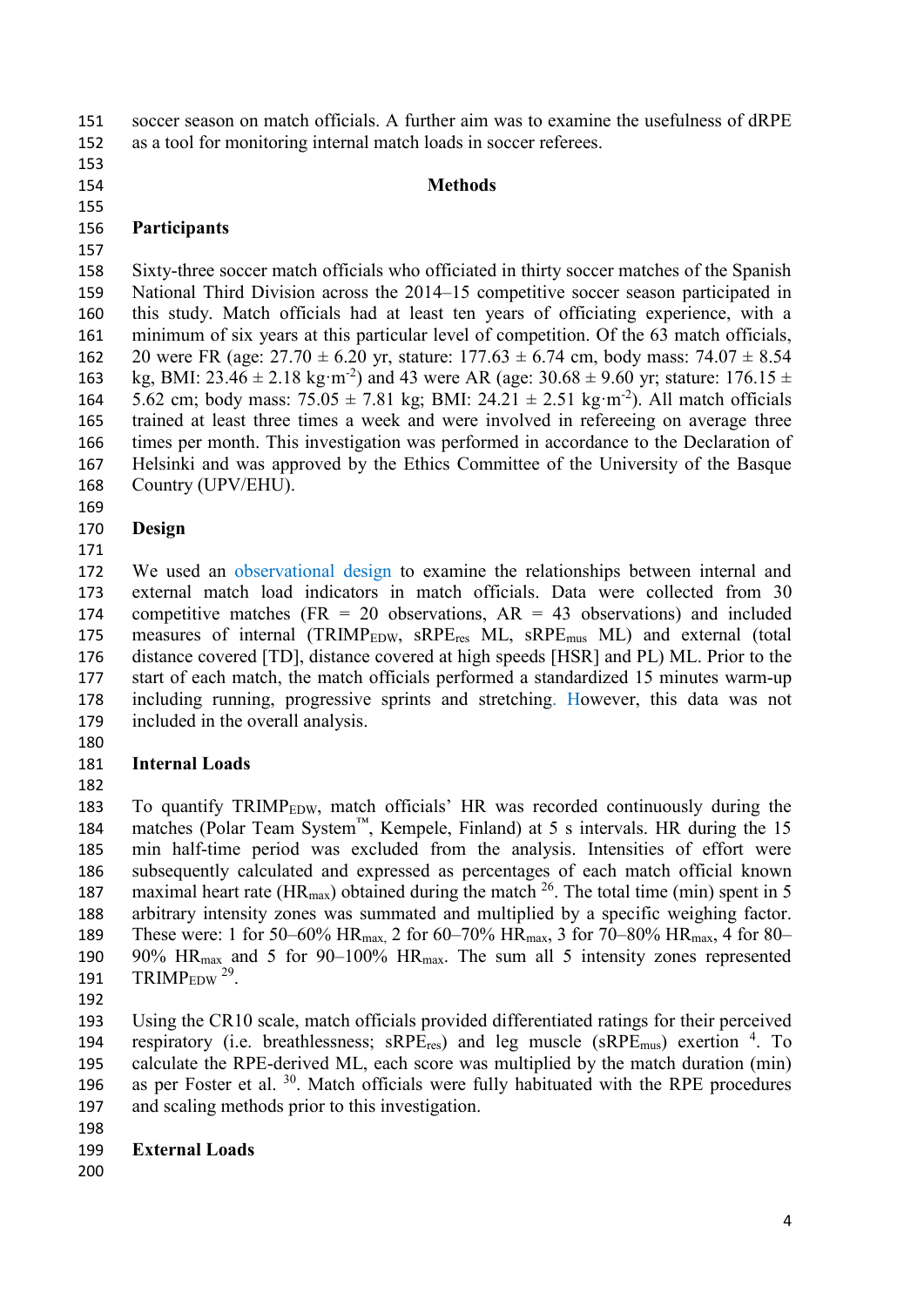Referees' match activities were monitored using microsensor units containing a 10 Hz global positioning system (GPS) and a 100 Hz triaxial accelerometer (MinimaxX v4.0, 203 Catapult Innovations™, Melbourne, Australia). Microsensor units were harnessed in a tight-fit vest which was worn by the match officials throughout the games. The microsensor devices were activated 15 min prior to the start of each match, in accordance with the manufacturer's recommendations. Data were downloaded post- match to a PC and analysed using a customized software package (Logan Plus v.4.4, 208 Catapult Innovations<sup>™</sup>)<sup>19</sup>. We used TD (m) and HSR (> 13 km·h<sup>-1</sup>) distance (m) recorded from the GPS within the microsensor units as our indicators of running-based 210 external MLs  $^{28}$ . Additionally, PL was computed as vector magnitude representing the sum of accelerations recorded in the anterior-posterior, mediolateral and vertical planes of movement, measured by the microsensor units' 100 Hz tri-axial piezoelectric linear (Kionix: KXP94). The reliability and validity of these microsensor units for the 214 measurement of TD, HSR and PL are reported elsewhere  $31,32$ .

## **Data analysis**

218 Results are presented as means  $\pm$  standard deviations (SD). Prior to analyses, plots of the residuals versus the predicted values of all variables revealed no clear evidence of non-uniformity of error. To compare the differences in internal and external ML 221 between FR and AR, a magnitude-based inference approach was used . Data were log transformed and subsequently back transformed to represent the between-referee differences in ML' as accurate percentages. Standardized thresholds of .2, .6, 1.2, 2.0 and 4.0 multiplied by the pooled between-referee SD were used to anchor small, moderate, large, very large and extremely large differences, respectively. Uncertainty in the estimates was then calculated based on the disposition of the 90% confidence limits (CL) for the respective mean difference in the relation to the standardized thresholds. The probability (percent chances) that the true between-referee differences in internal and external ML were the observed magnitude were then qualified via the following probabilistic terms: 25–75%, possibly; 75–95%, likely; 95–99.5%, very likely; >99.5%, 231 most likely . Inferences were classified as unclear if the 90% CL overlapped the 232 thresholds for both substantially positive and negative thresholds by  $\geq$ 5%. Between- subject correlations were calculated to examine the relationships between internal and external ML. For referees with repeated match samples, the mean value for each ML 235 variable was used in replacement of the original data ( $n = 20$ , range  $= 2-4$  matches). The following scale of magnitudes was used to interpret the correlation coefficients: <0.1, trivial; .1–0.3, small; .3–.5, moderate; .5–.7, large; .7–.9, very large; >.9, nearly 238 perfect . Confidence limits (90%) for the correlations were constructed using a bias corrected accelerated bootstrapping technique of 2000 samples with replacement from 240 the original data (SPSS<sup>TM</sup> v.21, Armonk, NY: IBM Corp.). Magnitude-based inferences were subsequently applied to qualify the uncertainty in the correlation estimates, using 242 the method previously described .

# 

## **Results**

 The FR' and AR' internal and external MLs are presented in Table 1. Internal and external ML were all greater for FR when compared to AR, with differences ranging 248 from very likely very large to most likely extremely large. Analysis of match sRPE<sub>mus</sub> 249 and sRPE<sub>res</sub> scores revealed that for the FR, the difference between RPE<sub>mus</sub> (7.1  $\pm$  1.1) 250 AU) and RPE<sub>res</sub>  $(6.6 \pm 1.1 \text{ AU})$  was likely small/ possibly moderate  $(.6; \pm 90\%$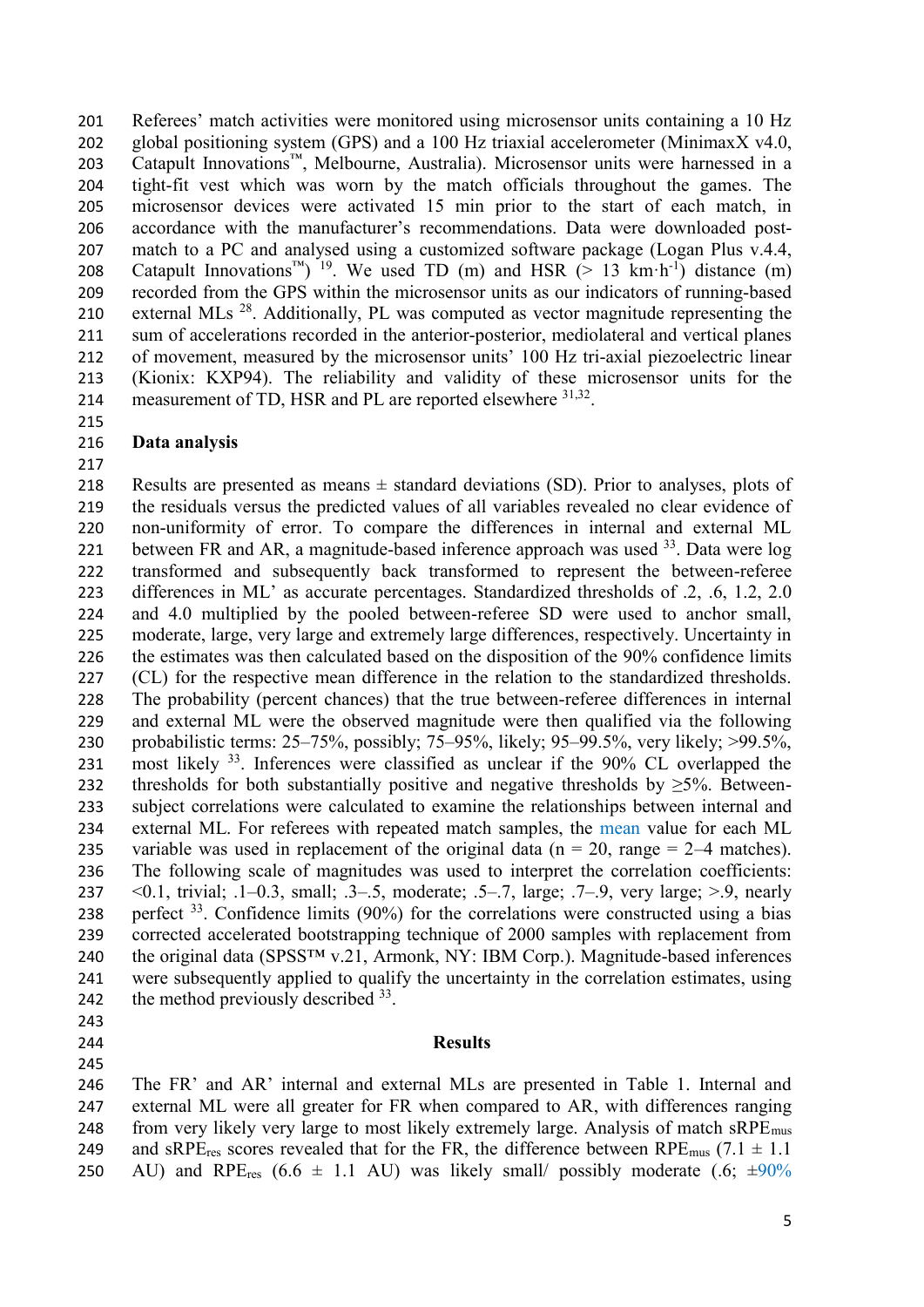251 confidence limits .4 AU). For AR, the difference between RPE<sub>mus</sub>  $(4.2 \pm 1.5 \text{ AU})$  and 252 RPE<sub>res</sub>  $(3.8 \pm 1.3 \text{ AU})$  was likely small  $(.4; \pm .3 \text{ AU})$ . **\*\*\* Table 1 approximately here \*\*\***  The relationships amongst internal and external MLs for FR and AR are presented in Tables 2 and 3, respectively. For FR, the relationships between internal and external load measures ranged from unclear to possibly moderate, while the relationships amongst internal and external load measures ranged from unclear to possibly very large (Table 2). For AR, the relationships between internal and external load measures ranged from unclear to likely moderate, while the relationships amongst internal and external load measures ranged from unclear to likely very large and likely large to very likely very large, respectively (Table 3). **\*\*\* Table 2 approximately here \*\*\* \*\*\* Table 3 approximately here \*\*\* Discussion**  The aims of this study were to describe the match loads (ML) of soccer field and assistant referees across a competitive season of official matches and also to investigate the relationships between methods of internal and external ML quantification. A further aim was to examine the usefulness of differential ratings of perceived exertion (dRPE) as a tool for monitoring internal ML in soccer referees. The results of our study showed that, a) FR attain considerably higher internal and external MLs when compared with AR, b) the relationships between internal ML and external ML indicators were, in most cases, unclear for FR and small to moderate for AR, and c) dRPE represent distinct dimensions of effort in soccer referees during official matches. Given the different roles undertaken by FR and AR during match play, and considering that assistant refereeing is limited to half of the length of the field, external ML 282 performed by AR represents approximately half of the external ML performed by FR  $^{34}$ . 283 Resultantly, AR also incur substantially lower internal ML when compared with FR  $^{34}$ . These notions are in agreement with our current data, which shows that internal and 285 external ML were  $\approx$  20–40% and  $\approx$  50–70% lower, respectively, in AR when compared 286 with FR. Others have reported total match distances of  $\sim$ 10,000 and  $\sim$ 5,000 m for FR 287 and AR, respectively, across various levels of soccer competition  $16,35$ . Likewise, 288 Krustrup et al. <sup>36</sup> noted that both TD covered (FR,  $10.270 \pm 900$  vs. AR,  $6.760 \pm 830$  m) 289 and distance covered above 18 km·h<sup>-1</sup> (FR, 1,920  $\pm$  580 vs. AR, 970  $\pm$  520 m) were more than double for FR when compared with AR. Regarding internal ML, the typical 291 match intensity is greater for FR (85–90% HR<sub>max</sub>) when compared with AR (77–79%  $HR_{max}$ )  $^{12,35}$ . A unique aspect of the current study was the ability to quantify novel methods of internal and external ML indicators (i.e. dRPE and PL, respectively) in soccer referees during official matches. Differential RPE provide information on the perceived central 297 (respiratory) and peripheral (leg muscle) internal ML<sup> $(4,9,21,22)$ </sup>, while PL represents the

 sum of external load incurred from multiplanar activities such as running (footfalls), acceleration/decelerations, changes of direction, and impacts to name a few  $^{18,32}$ . Our data again show that FR incurs greater PL and report greater dRPE when compared with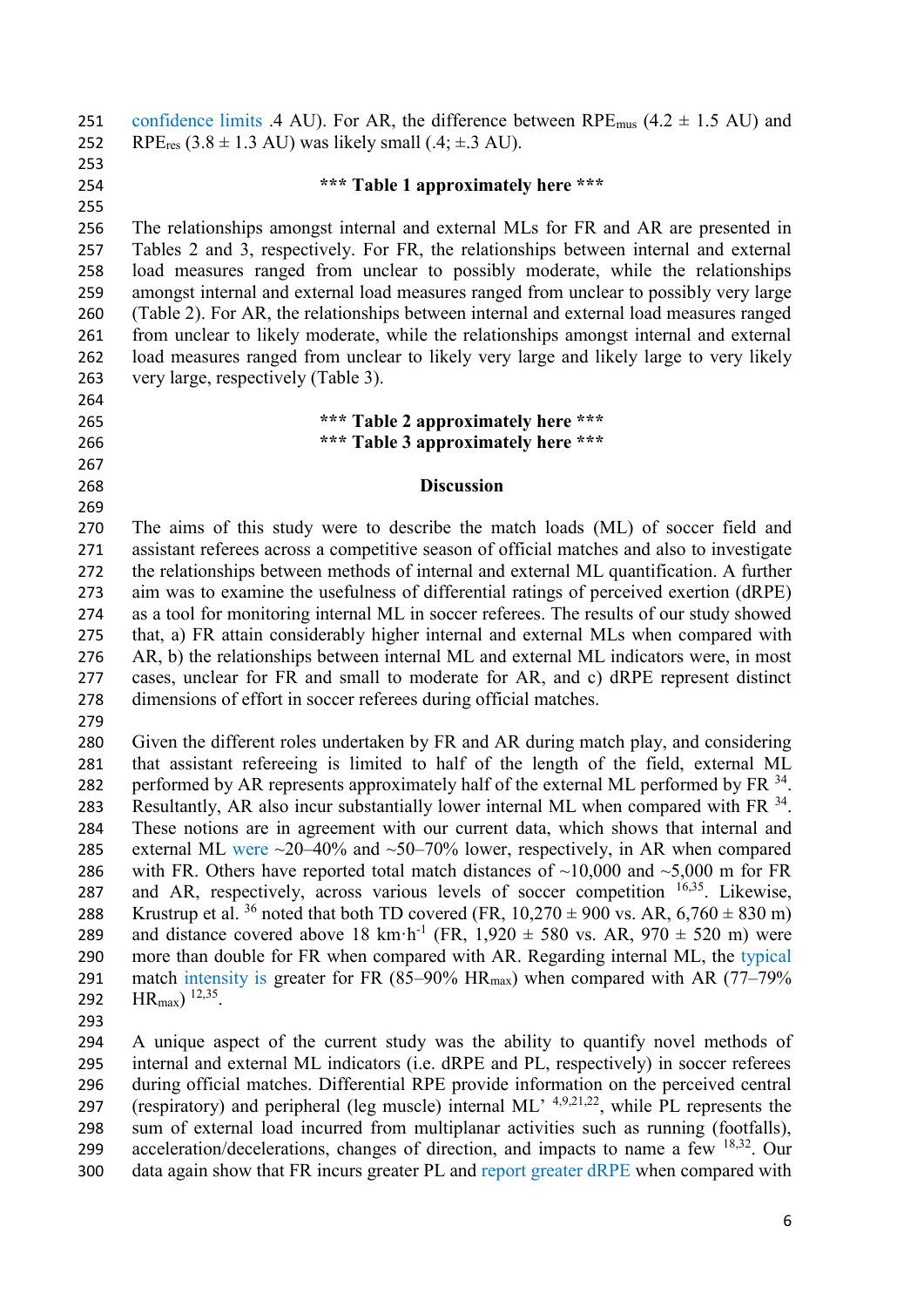their AR counterparts. Taken together, these data support and add to the literature surrounding the demands of soccer match officials during competition. Knowledge of these different internal and external match responses could help inform the planning and progression of appropriate in-season training loads designed to prepare match officials  $\frac{1}{305}$  for the physical and physiological requirements of competition  $34$ .

 Examination of the relationships between internal and external ML may help physical trainers of soccer referees know whether both ML methods are necessary to quantify match demands or use only one method is enough to quantify and organize the appropriate training doses, based on the desired training responses that are specific to match demands <sup>1</sup>. The results of our investigation are in agreement with others, who have typically reported unclear/trivial through to moderate correlations between internal 313 ML and intensity with external ML indicators in soccer referees  $15,26,27,37$ . Costa et al.  $26$ 314 observed small and moderate associations between TD covered and both TRIMPEDW (r 315 = .22) and sRPE ML ( $r = .38$ ) in Brazilian FR. Catteral et al. <sup>37</sup> reported a trivial 316 correlation ( $r = .15$ ) between TD and mean %HR<sub>max</sub> in professional FR, although Mallo 317 et al. <sup>28</sup> reported a moderate association ( $r = .50$ ) between mean %HR<sub>max</sub> and the time 318 spent running at high speeds  $(>18 \text{ km} \cdot \text{h}^{-1})$  in international FR. Likewise, moderate relationships (r = .31) have also been observed in international AR between mean 320 %HR<sub>max</sub> and the total number of high-intensity activities (>13 km·h<sup>-1</sup>)<sup>27</sup>. It is likely that the associations between internal and external ML could be moderated by factors such as the individual fitness level of the referee and also acute physiological stress incurred as a result of physical (i.e. recent training, nutrition, etc.) and social (i.e. travel, sleep, etc.) factors. This may be one explanation for the typically low (unclear to moderate) 325 correlations observed in our current investigation and within the work of others  $10,19$ . Due to associations between internal and external load measures were ranged from unclear to possibly moderate in our study, it seems that these constructs measure distinctly different match demands. We therefore recommend concurrent measures of match internal and external loads to help fully understand the true dose-response of 330 referees' during team-sports matches .

 In line with the aims of our investigation, we chose to explore the associations between measures of internal and external ML only, rather than measures of internal intensity (i.e. sRPE, mean %HRmax, blood lactate concentration) and external ML. We feel that the latter may be conceptually unsound, given that measures of training and match load encompasses both the intensity and volume of the session. Consequently, the calculation 337 of ML indicators (i.e. sRPE<sub>res</sub> ML, sRPE<sub>mus</sub> ML, TRIMP<sub>EDW</sub>) provides a more robust index for investigation rather than intensity alone  $38$ . Nonetheless, the work of others coincides with those results reported in our study, in which the relationships between internal and external ML indicators were typically more prominent in AR when compared with FR. The physical and physiological demands of a match are very different for FR and AR due to their disparate roles taken on the field. These findings may therefore be explained by the relatively short (one half of the field) and linear running patters of AR in comparison with the stochastic and multi-directional movements of FR. The latter is likely to induce more variable match demands and associated internal responses, which could have mitigated the magnitude of the relationships between internal and external ML.

 In our investigation, we chose not to pool our sample of match officials due to the very large / extremely large differences in internal and external ML between these two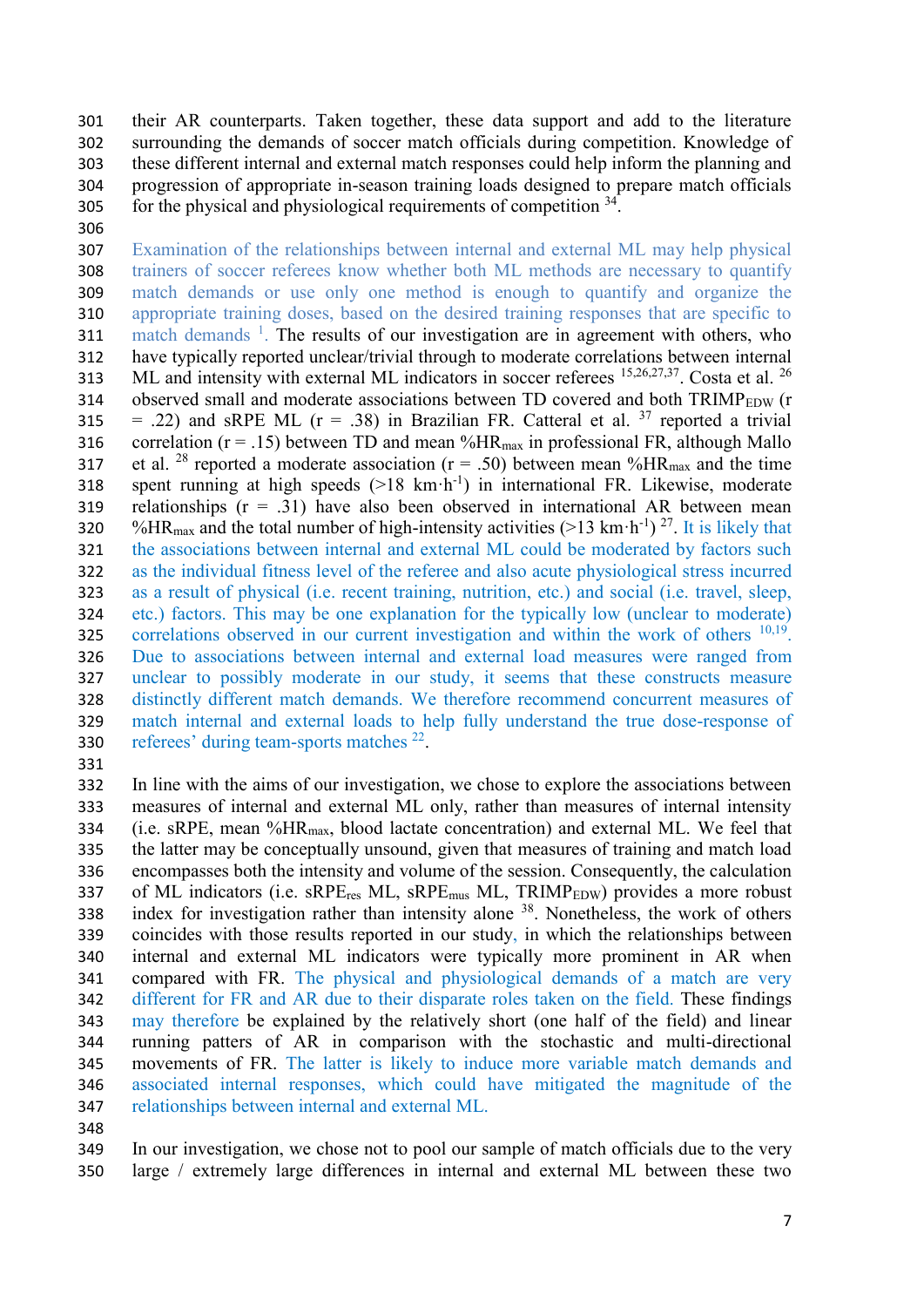groups. When concentrating on a more homogeneous subset of match officials (i.e. FR and AR), the strengths of relationships between internal and external ML are likely to be much lower than a pooled analysis which may result in spuriously high correlations that are only useful for confirming already obvious between-group differences  $39$ . We acknowledge that our study involved a relatively small sample size, particularly for FR  $(n = 20)$ , and our analysis of the relationships between internal and external ML was therefore restricted to a between-referee comparison. To determine if higher internal ML loads are associated with higher external ML, a within-subject design is the appropriate method as it permits the analysis of within-subject changes by removing 360 between-subject differences <sup>40</sup>. We therefore recommend future work in this area to utilize larger sample sizes and different competitive levels (i.e. elite referees) involving several repeated measures per referee, as well as examining the factors that may reasonably moderate the relationships between internal and external match loads, such as individual referee characteristics (e.g. physical fitness and acute physiological stress) 365 and match-related contextual variables  $\frac{12,27,28,36,41,42}{2}$ .

 This is the first study in which dRPE have been collected on professional soccer referees to quantify internal ML. In our study, RPEres and RPEmus scores were in the range of 6-7 ('very hard'). These ratings are typically lower than global RPE reported in 370 elite soccer referees and may explained by differences in competition standard  $^{12}$ . A key 371 finding of our investigation was the substantial differences observed between sRPE<sub>res</sub> and sRPEmus scores in both FR and AR. Match official perceived their leg muscle exertion to be greater than respiratory exertion - a finding consistent with soccer and  $\frac{374}{9}$  Australian Football players <sup>22</sup>. The results of our correlation analysis also suggest that 375 there remains approximately 40% unexplained variance between sRPE<sub>res</sub> and sRPE<sub>mus</sub> during official competition. Taken together, these data indicate that while sRPEres and sRPEmus may not be mutually exclusive, dRPE do represent distinct internal constructs that are perceived differently by sub-elite soccer match officials. The very large 379 correlation observed between sRPE<sub>res</sub> ML and sRPE<sub>mus</sub> ML is not surprising given that the augmentation of central and peripheral exertion during exercise is closely related , 381 particularly during high-intensity intermittent activities <sup>23,44</sup>. The substantial differences 382 in the magnitudes of the relationships between sRPE<sub>res</sub> and sRPE<sub>mus</sub> with external ML' indicate that these measures may each be influenced by dissimilar external loads. In 384 agreement with others  $4,21-23,45$ , we therefore believe our data supports the notion that dRPE represent a worthwhile addition to the monitoring of ML in soccer referees. Disassociations between sRPEres and sRPEmus may help assist in the monitoring and planning of training loads by informing individualized training or post-match recovery 388 strategies  $22,23$ ; although such ideas warrant further investigation in both sub-elite and elite soccer match officials. Consequently, we encourage the collection of these measures in both future practice and research surrounding team-sport match officials.

#### **Conclusions**

 Field referees attain considerably higher internal and external MLs when compared with AR during official competition, suggesting that the planning and progression of training activities should be different for these two groups. We found that the relationships between internal and external ML indicators were, in most cases, unclear for field referees and small to moderate for assistant referees, suggesting that these two factors are somewhat independent of one another in sub-elite referees. Finally, dRPE represent distinct dimensions of effort perception in soccer referees during official matches.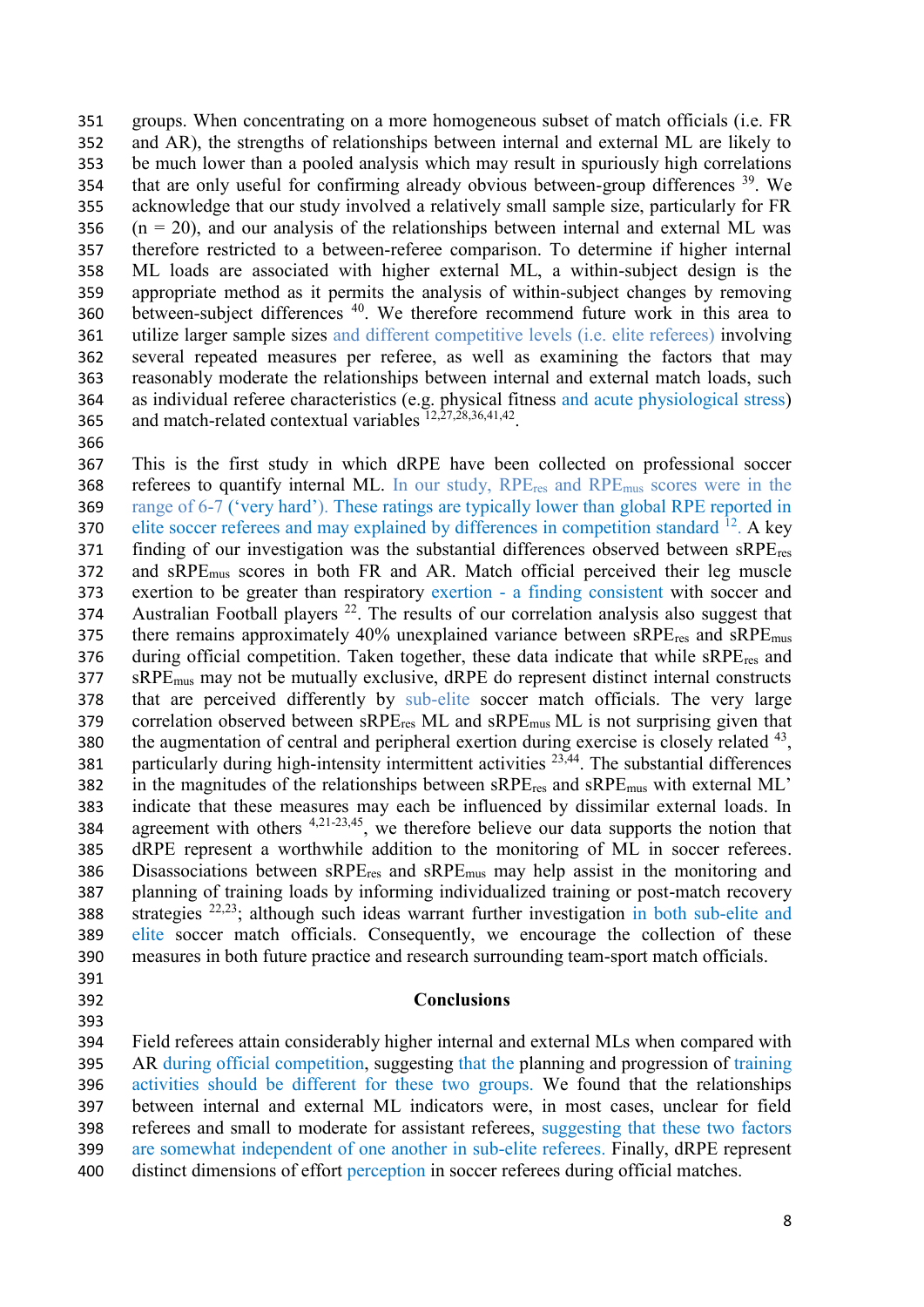**Practical Applications**  404 Considering that FR covered almost twice total and high speed running  $(>13km\cdot h^{-1})$  distance, and registered higher internal loads (i.e. sRPEres ML, sRPEmus ML, TRIMPEDW) than AR, we suggest that FR and AR should undertake different training regimes not only in relation to prescription training activities but also to overall training volume. Our data also highlights the importance monitoring both internal and external loads during matches and training to help manage workloads and prescribe appropriate training and recovery activities. Differential RPE could be a useful addition to the monitoring and programming of soccer referees' training loads. **Acknowledgments**  The authors would like to thank the match officials of the Comité Navarro de Árbitros de Fútbol (CNAF) for facilitating data collection and for the opportunity to carry out this investigation. This study was supported by the Basque Country Government for doctoral Research. **References**  1. Weston M. Dificulties in determining the dose-response nature of competitive soccer matches. *J Athl Enhancement* 2013;2:*doi:10.4172/2324-9080.1000e107*. 2. Mujika I. The alphabet of sport science research starts with Q. *Int J Sports Physiol Perform* 2013;8:465-6. 3. Scott BR, Lockie RG, Knight TJ, Clark AC, Janse de Jonge XA. A comparison of methods to quantify the in-season training load of professional soccer players. *Int J Sports Physiol Perform* 2013;8:195-202. 4. McLaren SJ, Graham M, Spears IR, Weston M. The sensitivity of differential ratings of perceived exertion as measures of internal load. *Int J Sports Physiol Perform* 2016;11:404-6. 5. Bush M, Barnes C, Archer DT, Hogg B, Bradley PS. Evolution of match performance parameters for various playing positions in the English Premier League. *Hum Mov Sci* 2015;39:1-11. 6. Barnes C, Archer DT, Hogg B, Bush M, Bradley PS. The evolution of physical and technical performance parameters in the English Premier League. *Int J Sports Med* 2014;35:1095-100. 7. Bradley PS, Carling C, Gomez Diaz A, et al. Match performance and physical capacity of players in the top three competitive standards of English professional soccer. *Hum Mov Sci* 2013;32:808-21. 8. Buchheit M, Mendez-Villanueva A, Simpson BM, Bourdon PC. Match running performance and fitness in youth soccer. *Int J Sports Med* 2010;31:818-25. 9. Los Arcos A, Méndez-Villanueva A, Yanci J, Martínez-Santos R. Respiratory and muscular perceived exertion during official games in professional soccer players. *Int J Sports Physiol Perform* 2016; 11(3):301-4. 10. Suarez-Arrones L, Torreno N, Requena B, et al. Match-play activity profile in professional soccer players during official games and the relationship between external and internal load. *J Sports Med Phys Fitness* 2015;55:1417-22.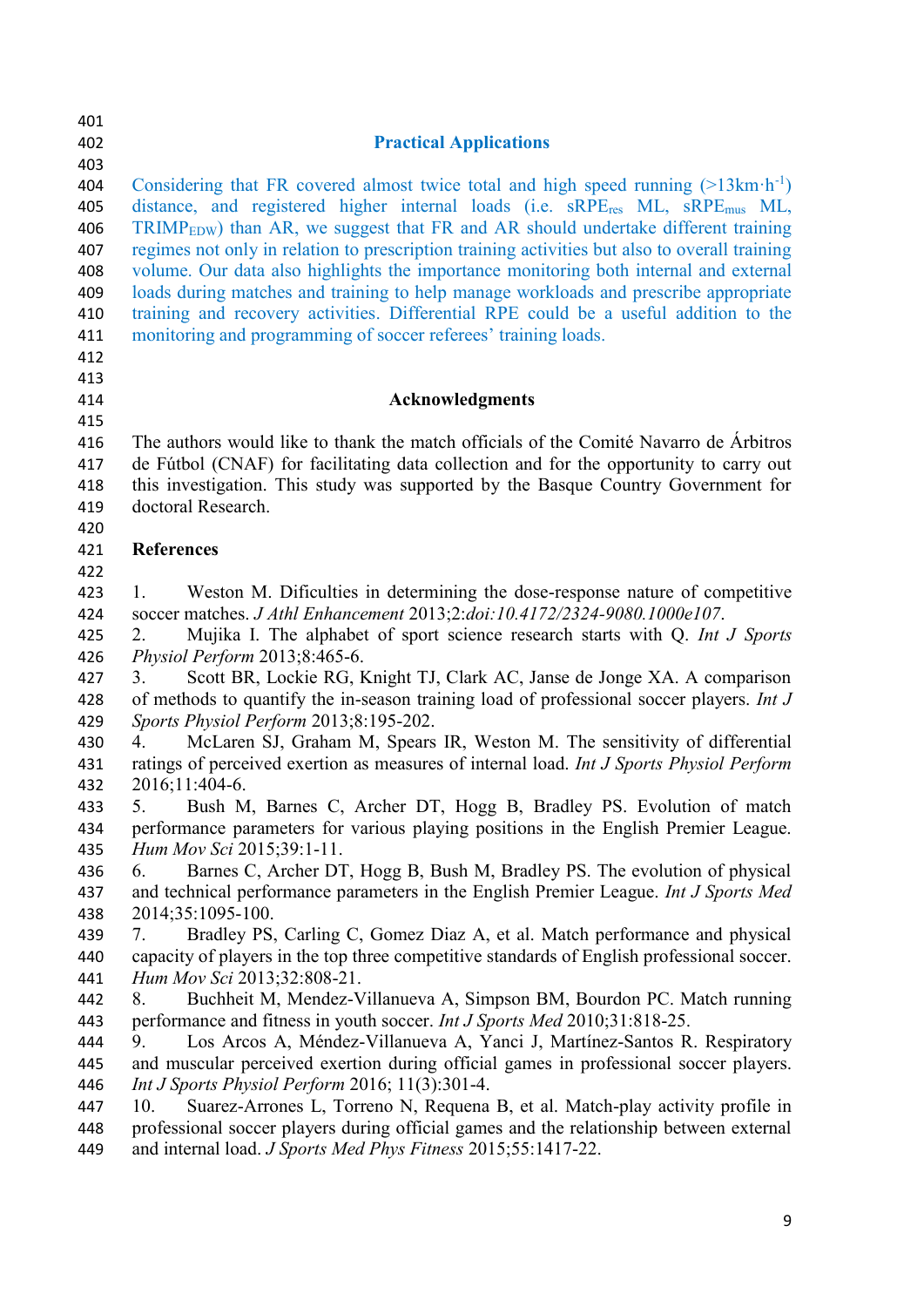- 11. Tessitore A, Cortis C, Meeusen R, Capranica L. Power performance of soccer referees before, during, and after official matches. *J Strength Cond Res* 2007;21:1183-7.
- 12. Weston M, Bird S, Helsen W, Nevill A, Castagna C. The effect of match standard and referee experience on the objective and subjective match workload of English Premier League referees. *J Sci Med Sport* 2006;9:256-62.
- 13. Bradley PS, Sheldon W, Wooster B, Olsen P, Boanas P, Krustrup P. High- intensity running in English FA Premier League soccer matches. *J Sports Sci* 2009;27:159-68.
- 14. Paul DJ, Bradley PS, Nassis GP. Factors affecting match running performance of elite soccer players: shedding some light on the complexity. *Int J Sports Physiol Perform* 2015;10:516-9.
- 15. Mallo J, Navarro E, Garcia-Aranda JM, Gilis B, Helsen W. Analysis of the kinematical demands imposed on top-class assistant referees during competitive soccer matches. *J Strength Cond Res* 2008;22:235-42.
- 16. Barbero-Alvarez JC, Boullosa DA, Nakamura FY, Andrin G, Castagna C. Physical and physiological demands of field and assistant soccer referees during America`s Cup. *J Strength Cond Res* 2012;26:1383-8.
- 17. Casamichana D, Castellano J. The relationship between intensity indicators in small-sided soccer games. *J Hum Kinet* 2015;46:119-28.
- 18. Barrett S, Midgley A, Reeves M, et al. The within-match patterns of locomotor efficiency during professional soccer match play: Implications for injury risk? *J Sci Med Sport* 2015; 19(10):810-5.
- 19. Casamichana D, Castellano J, Calleja-Gonzalez J, San Román J, Castagna C. Relationship between indicators of training load in soccer players. *J Strength Cond Res* 2013;27:369-74.
- 20. Coutts AJ, Rampinini E, Marcora SM, Castagna C, Impellizzeri FM. Heart rate and blood lactate correlates of perceived exertion during small-sided soccer games. *J Sci Med Sport* 2009;12:79-84.
- 21. Los Arcos A, Yanci J, Mendiguchia J, Gorostiaga EM. Rating of muscular and respiratory perceived exertion in professional soccer players. *J Strength Cond Res* 2014;28:3280-8.
- 22. Weston M, Siegler J, Bahnert A, McBrien J, Lovell R. The application of differential ratings of perceived exertion to Australian Football League matches. *J Sci Med Sport* 2015;18:704-8.
- 23. McLaren SJ, Smith A, Spears IR, Weston M. A detailed quantification of differential ratings of perceived exertion during team-sport training. *J Sci Med Sport* 2016;S1440-2440(16)30116-5.
- 24. Castagna C, Abt G, D'Ottavio S. Physiological aspects of soccer refereeing performance and training. *Sports Med* 2007;37:625-46.
- 25. Weston M, Castagna C, Impellizzeri FM, Bizzini M, Williams AM, Gregson W. Science and medicine applied to soccer refereeing an update. *Sports Med* 2012;42:615- 31.
- 26. Costa EC, Vieira CMA, Moreira A, Ugrinowitsch C, Castagna C, Aoki MS. Monitoring external and internal loads of Brazilian soccer referees during official matches. *J Sports Sci Med* 2013;12:559-64.
- 27. Mallo J, Navarro E, García-Aranda JM, Helsen W. Physical demands of top- class soccer assistant refereeing during high-standard matches. *Int J Sports Med* 2009;30:331-6.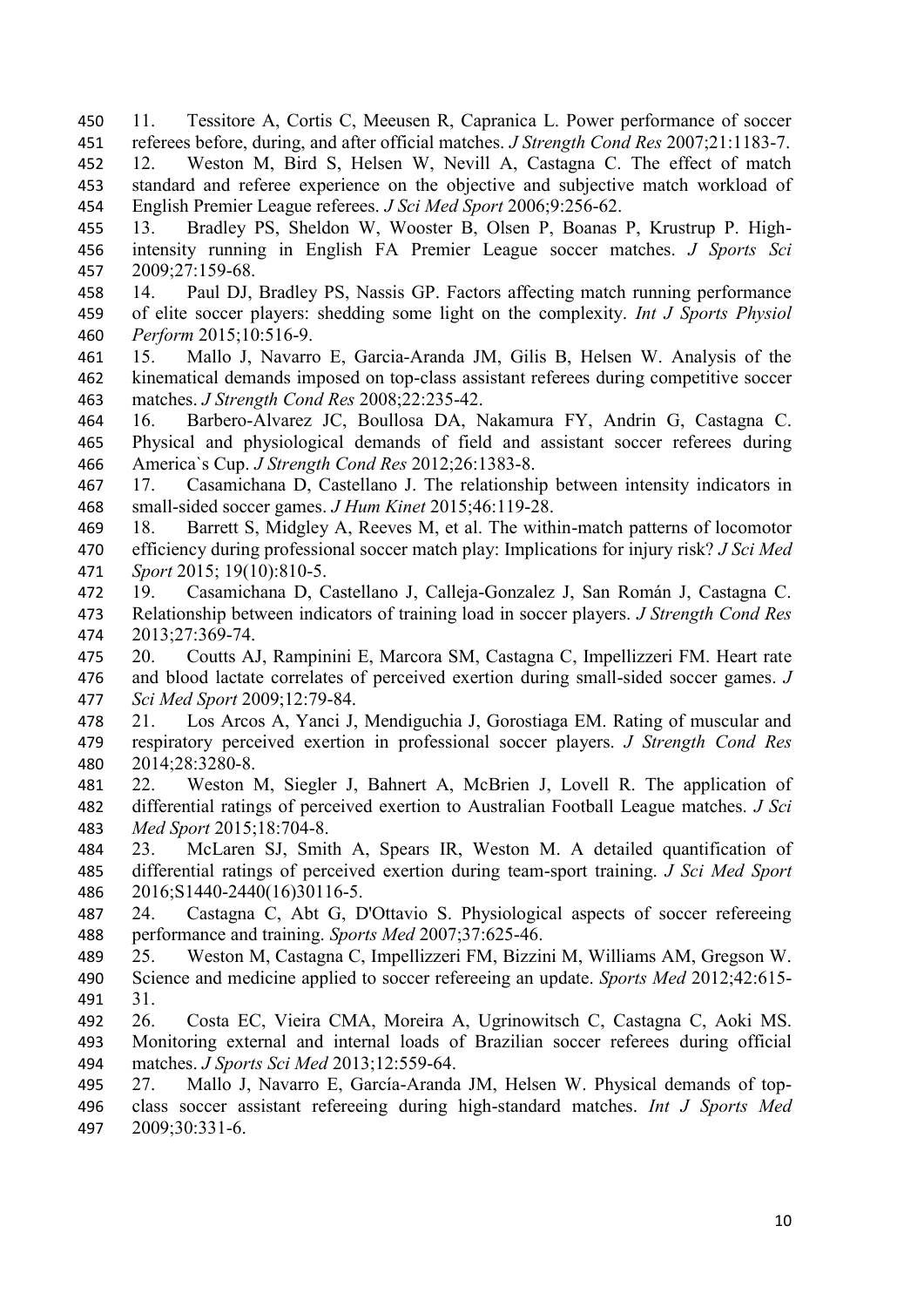- 28. Mallo J, Navarro E, Garcia-Aranda JM, Helsen WF. Activity profile of top-class association football referees in relation to fitness-test performance and match standard. *J Sports Sci* 2009;27:9-17.
- 29. Edwards S. The heart rate monitor book. New York: Polar Electro Oy; 1993.

 30. Foster C, Florhaug JA, Franklin J, et al. A new approach to monitoring exercise training. *J Strength Cond Res* 2001;15:109-15.

 31. Varley MC, Fairweather IH, Aughey RJ. Validity and reliability of GPS for measuring instantaneous velocity during acceleration, deceleration, and constant motion. *J Sports Sci* 2012;30:121-7.

 32. Boyd LJ, Ball K, Aughey RJ. The reliability of MinimaxX accelerometers for measuring physical activity in Australian football. *Int J Sports Physiol Perform* 2011;6:311-21.

 33. Hopkins WG, Marshall SW, Batterham AM, Hanin J. Progressive statistics for studies in sports medicine and exercise science. *Med Sci Sports Exerc* 2009;41:3-13.

 34. Weston M. Match performances of soccer referees: the role of sports science. *Mov Sport Sci* 2015;87:113-7.

- 35. Castillo D, Yanci J, Cámara J, Weston M. The influence of soccer match play on physiological and physical performance measures in soccer referees and assistant referees. *J Sports Sci* 2016;34:557-63.
- 36. Krustrup P, Helsen W, Randers MB, et al. Activity profile and physical demands of football referees and assistant referees in international games. *J Sports Sci* 2009;27:1167-76.
- 37. Catterall C, Reilly T, Atkinson G, Coldwells A. Analysis of the work rates and heart rates of association football referees. *British J Sports Med* 1993;27:193-6.
- 38. Gaudino P, Iaia FM, Strudwick AJ, et al. Factors influencing perception of effort (session rating of perceived exertion) during elite soccer training. *Int J Sports Physiol Perform* 2015;10:860-4.
- 39. Atkinson G, Nevill AM. Selected issues in the design and analysis of sport performance research. *J Sports Sci* 2001;19:811-27.
- 40. Bland JM, Altman DG. Calculating correlation coefficients with repeated observations: Part 1--Correlation within subjects. *Bmj* 1995;310:446.
- 41. Helsen W, Bultynck JB. Physical and perceptual-cognitive demands of top-class refereeing in association football. *J Sports Sci* 2004;22:179-89.
- 42. Impellizzeri FM, Rampinini E, Marcora SM. Physiological assessment of aerobic training in soccer. *J Sports Sci* 2005;23:583-92.

 43. Borg E, Borg G, Larsson K, Letzter M, Sundblad BM. An index for breathlessness and leg fatigue. *Scand J Med Sci Sports* 2010;20:644-50.

 44. Buchheit M, Laursen PB. High-intensity interval training, solutions to the programming puzzle. Part II: anaerobic energy, neuromuscular load and practical applications. *Sports Med* 2013;43:927-54.

- 45. Gil-Rey E, Lezaun A, Los Arcos A. Quantification of the perceived training load and its relationship with changes in physical fitness performance in junior soccer players. *J Sports Sci* 2015;33:2125-32.
- 
- 
- 
- 
- 
-